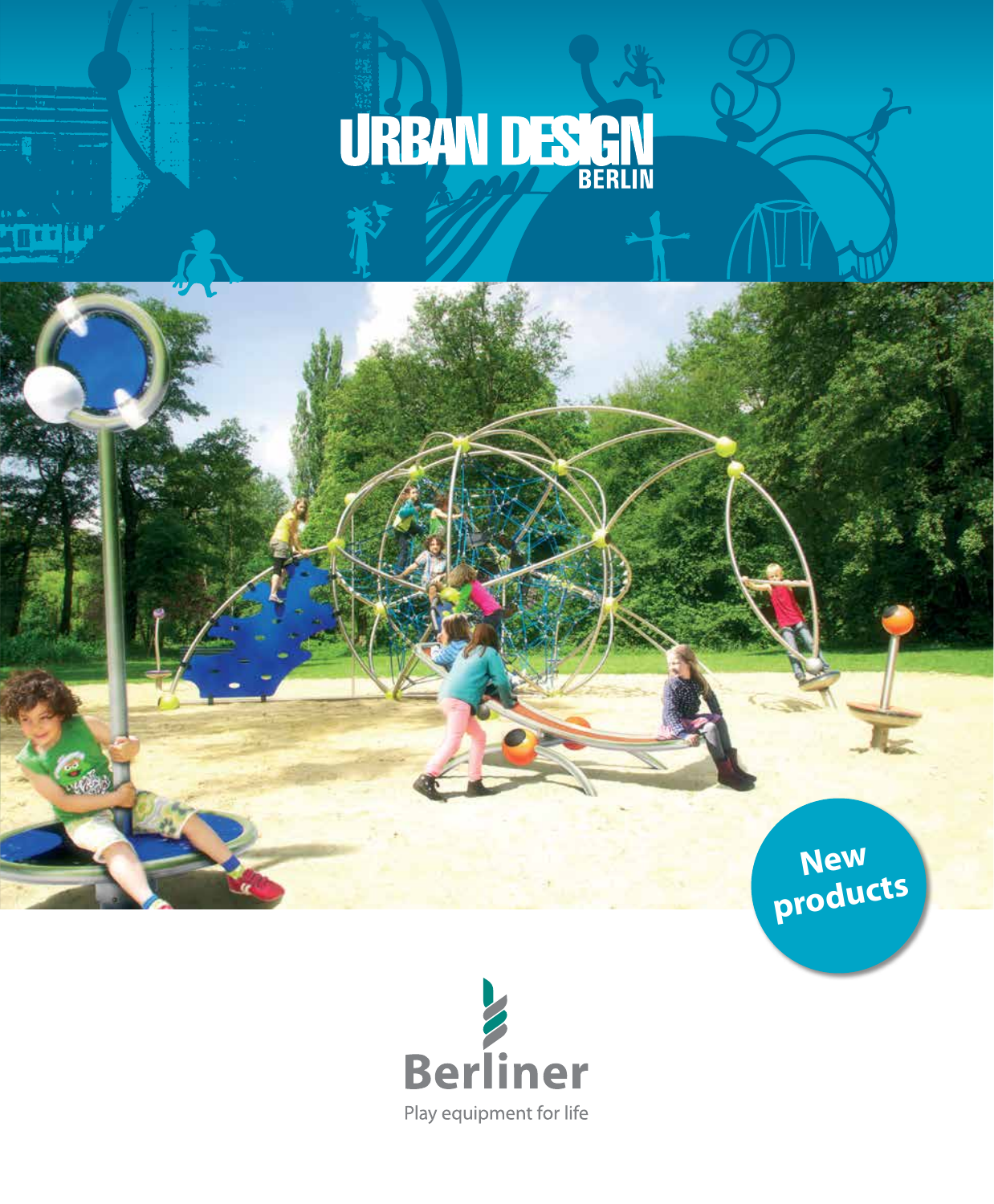# **Butterfly**

| 90.260.803    |                                                           |                                                              |  |  |
|---------------|-----------------------------------------------------------|--------------------------------------------------------------|--|--|
|               | (m)                                                       | $2,4 \times 1,8 \times 0,8$<br>$7-10 \times 5-10 \times 2-8$ |  |  |
|               | EN 1176 (m)<br>$ASTM/CSA(m)$ 5,5 x 5,4<br>ASTM/CSA ('-'') | $4.8 \times 4.7$<br>17-10 x 17-6                             |  |  |
| $\frac{1}{2}$ | (m)<br>('-'')                                             | 1,09<br>$3 - 7$                                              |  |  |
|               |                                                           | 5                                                            |  |  |

Compact modern & durable! The organic design of this stainless steel structure combined with the colourful balls and HDPE seat is an enrichment for any public space. Furthermore, a special rubber bearing system ensures lots of fun when seesawing.







# **Hula-Loop.01**

#### **90.260.930** (m) **1,1 x 0,6 x 0,5**<br>("i") **3-8 x 1-10 x 1-4**  $\sqrt{2}$ ('-'') **3-8 x 1-10 x 1-4** EN 1176 (m) **4,4 x 3,9** ASTM/CSA (m) **4,6 x 5,1** ASTM/CSA ('-'') **4-10 x 16-8**  $\begin{matrix} 0 \\ 0 \\ 0 \end{matrix}$ (m) **0,41**<br> $('·")$  **1-4** ('-'') **1-4**  $\frac{1}{\sqrt{2}}$ **5**

Gets the ball rolling! Whether alone or with 2 persons: the spring-loaded rubber bearing of the Hula-Loop lets you rotate your hips and challenges your balance. The two versions vary with the different ball tracks on the surface.







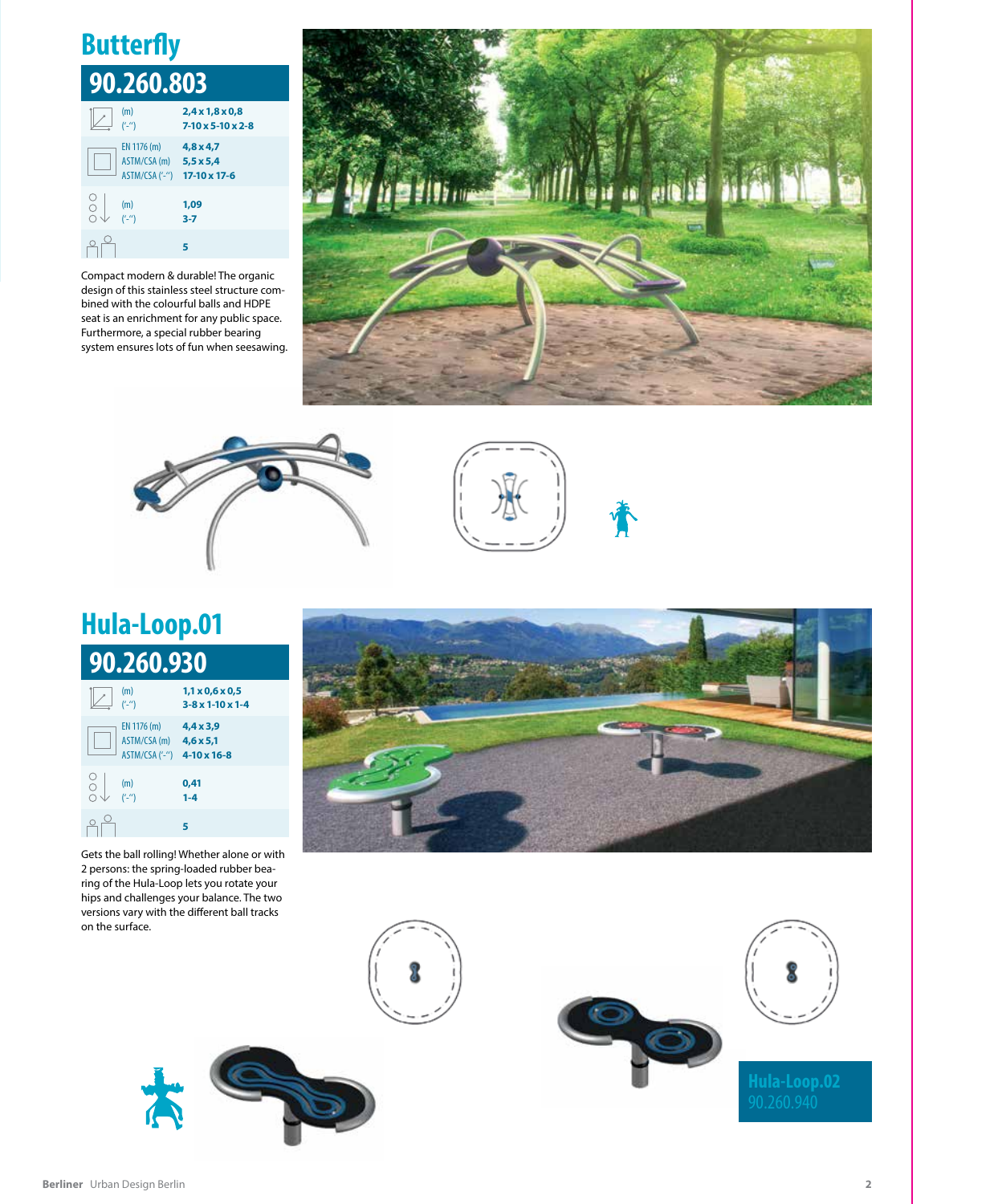

### **90.260.301.2 Disk XL**

| U.LUV.JV<br>- |                                               |                                              |
|---------------|-----------------------------------------------|----------------------------------------------|
|               | (m)<br>$(1 - \frac{1}{2})$                    | 2,3x2,3x0,8<br>$7-5 \times 7-5 \times 2-5$   |
|               | EN 1176 (m)<br>ASTM/CSA (m)<br>ASTM/CSA ('-") | $8.3 \times 8.3$<br>6.0 x 6.0<br>19-5 x 19-5 |
| C             | (m)<br>$(′-'')$                               | 0,74<br>$2 - 5$                              |
|               |                                               | 5                                            |

The disc for the entire family! With a diameter of 2.3 metres, the Disk XL impresses with its size without losing any of its elegance. G-forces can be experienced even more intensely here.



## **Disk L**



On this inclined surface, you won't only spin in circles but also ride up and down! Thanks to a new, even slimmer bearing beam and the two-colour EPDM coating, the Disk L appears more elegant than ever. The concave surface is not only fun but also trains body control at the same time.

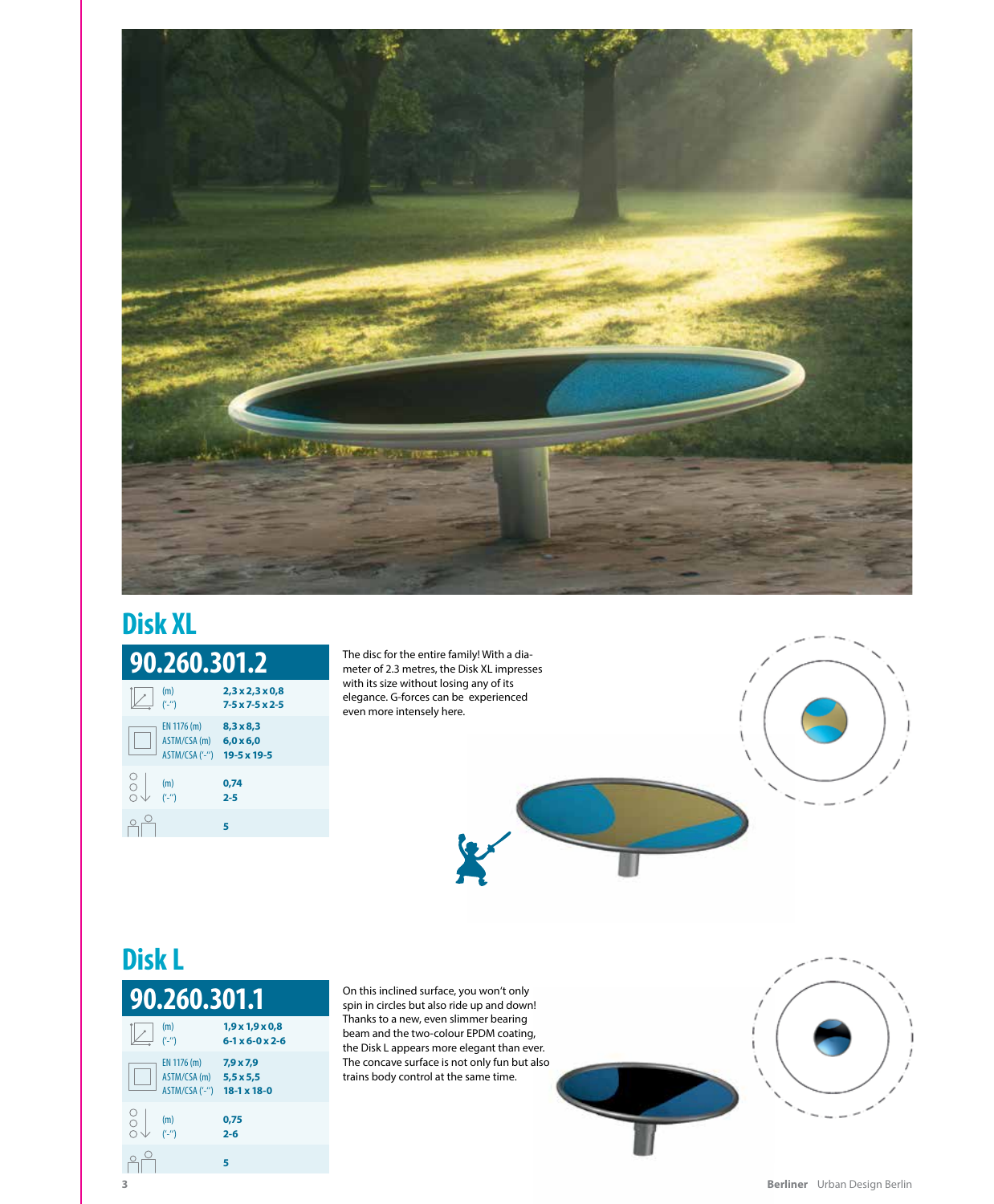

# **Fireball.3.1**

| 90.260.308 |                                                           |                                                                  |  |  |
|------------|-----------------------------------------------------------|------------------------------------------------------------------|--|--|
|            | (m)<br>$\mu_{\mu}$                                        | $1,0 \times 1,0 \times 2,3$<br>$3 - 3 \times 3 - 3 \times 7 - 6$ |  |  |
|            | EN 1176 (m)<br>ASTM/CSA (m)<br>ASTM/CSA ('-") 15-3 x 15-3 | $5,0 \times 5,0$<br>$4,7 \times 4,7$                             |  |  |
|            | (m)<br>$(1 - \frac{1}{2})$                                | 1,86<br>$6-1$                                                    |  |  |
|            |                                                           | 5                                                                |  |  |

This new Fireball impresses with its size, elegance and playing pleasure. The infill of the ring and the slip-proof HDPE surface provides the necessary grip while spinning. Simply stand up, hold on and off you go.



# **Eddie.05**



At a height of 2.3 metres, the newest member of the Eddie family surpasses itself and turns into a real eye-catcher in any pedestrian zone. The HDPE surface is now even more slip-proof. As usual, this Eddie also combines fun, style and coolness into a single place to play.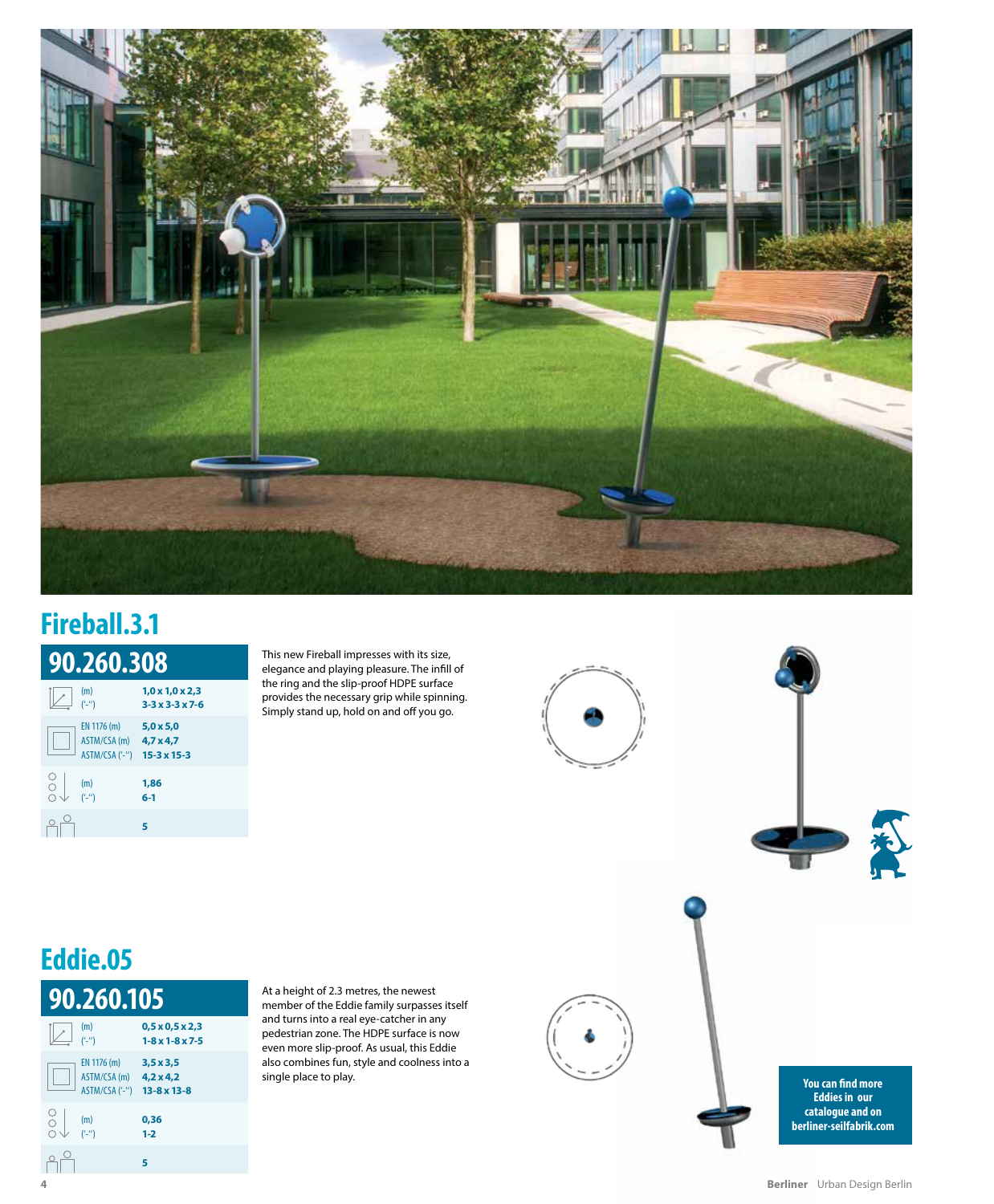# **Freeride**

| 90.260.802                                     |                                                                |  |
|------------------------------------------------|----------------------------------------------------------------|--|
| (m)<br>$(\frac{1}{2}n)$                        | $2,3 \times 1,3 \times 0,7$<br>$7-5 \times 4-2 \times 2-3$     |  |
| EN 1176 (m)<br>ASTM/CSA (m)<br>ASTM/CSA ('-'') | $4.3 \times 4.4$<br>$5,0 \times 5,1$<br>$16 - 2 \times 16 - 6$ |  |
|                                                | 1,03<br>$3 - 5$                                                |  |
|                                                | 5                                                              |  |

Get inspired! Freeride is both a seesaw and a lounger simultaneously and offers numerous options to exercise and chill out. Whether on your own or with others: your imagination knows no limits. A special rubber bearing system provides the needed balance!









Relax and looking great at the same time! The organic looks of the bent posts in combination with the colourful balls make the Net Swing an optical highlight of urban areas.